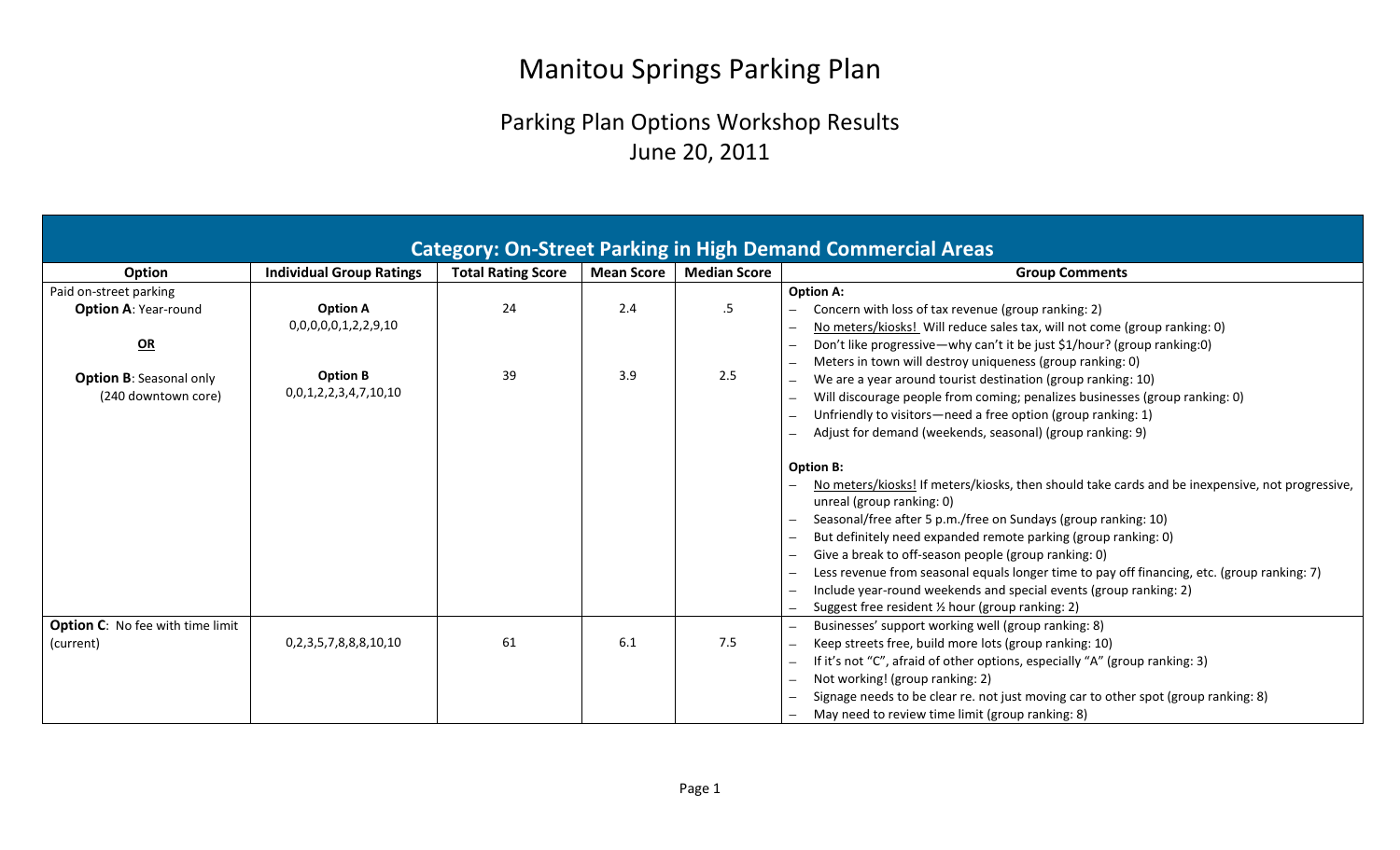| <b>Option</b>                                                            | <b>Individual Group Ratings</b>           | <b>Total Rating Score</b> | <b>Mean Score</b> | <b>Median Score</b> | <b>Group Comments</b>                                                                                                                                                                                                                            |
|--------------------------------------------------------------------------|-------------------------------------------|---------------------------|-------------------|---------------------|--------------------------------------------------------------------------------------------------------------------------------------------------------------------------------------------------------------------------------------------------|
| Loading/unloading policy for use<br>of Manitou Avenue center lane<br>by: |                                           |                           |                   |                     | <b>Option D:</b><br>People are abusing (group ranking: 1)<br>$\overline{\phantom{m}}$<br>Permits for business use (group ranking: 8)<br>$\overline{\phantom{0}}$                                                                                 |
| <b>Option D: A permit program</b><br>to restrict users                   | <b>Option D</b><br>0,0,0,1,2,8,9,10,10,10 | 50                        | 5.0               | 5.0                 | What about 15-minute spaces in front of certain business where people just go in and out, like<br>$\overline{\phantom{0}}$<br>Spice of Life, Swirl? (group ranking: 0)<br>No permits for local business use! (group ranking: 0)                  |
| $\mathbf{Q}$<br><b>Option E: Hours of use</b>                            | <b>Option E</b>                           | 59                        | 5.9               | 8.5                 | Permit allows time of delivery (group ranking: 10)<br>$\overline{\phantom{m}}$<br>Not practical (group ranking: 0)<br>$\overline{\phantom{m}}$<br>Ensure that cars aren't running engines. Commercial vehicles only, 15-minute time limit (group |
| restrictions                                                             | 0,0,0,2,8,9,10,10,10,10                   |                           |                   |                     | ranking: 9)<br>Reduce congestion and stopping (group ranking: 10)<br>$\overline{\phantom{m}}$                                                                                                                                                    |
|                                                                          |                                           |                           |                   |                     | Enforce current rules (group ranking: 2)<br>$\qquad \qquad$<br><b>Option E:</b>                                                                                                                                                                  |
|                                                                          |                                           |                           |                   |                     | Hours must have some flexibility; some businesses need exemption to deliver all day; time limit<br>$\qquad \qquad -$<br>for loading; encourage weekly deliveries (group ranking:10)                                                              |
|                                                                          |                                           |                           |                   |                     | Customer loading and business delivery priority. No restrictions (group ranking: 0)<br>$\overline{\phantom{m}}$<br>Permit allows time of delivery (group ranking: 10)<br>$\overline{\phantom{m}}$                                                |
|                                                                          |                                           |                           |                   |                     | Need restrictions (group ranking: 9)<br>$\overline{\phantom{m}}$<br>Reduce congestion and stopping (group ranking: 10)<br>$\overline{\phantom{m}}$                                                                                               |
|                                                                          |                                           |                           |                   |                     | Enforce current rules (group ranking: 2)<br>$\overline{\phantom{m}}$                                                                                                                                                                             |

Additional suggestions regarding On-Street Parking in High Demand Commercial Areas category:

- Option B: *Plus* special event days

- Option C: Shorten time to two hours so folks who need more go to paid lot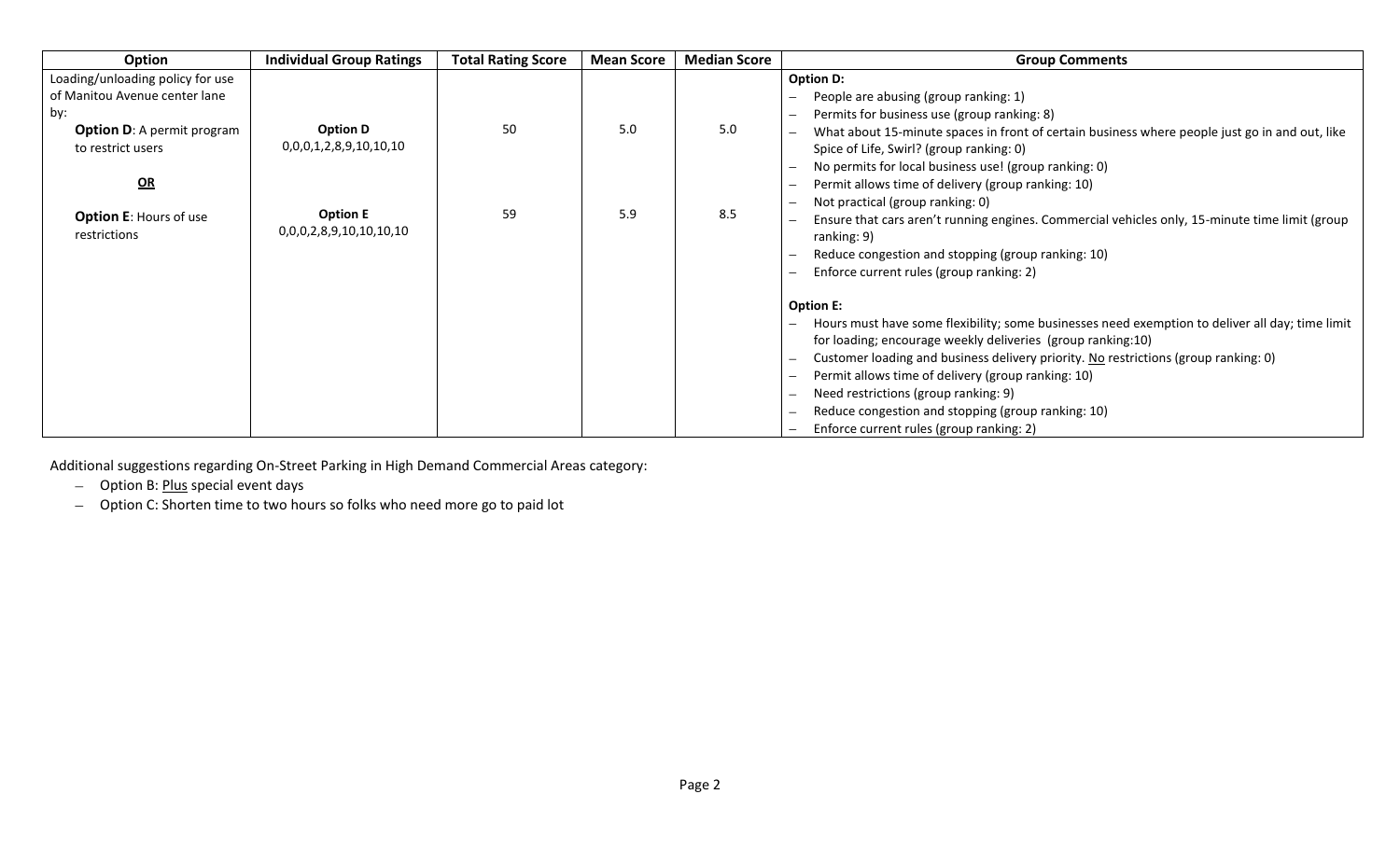|                                                                                                                                                                                                                                |                                                                                           |                    |            | <b>Category: Off-Street Commercial Parking</b> |                                                                                                                                                                                                                                                                                                                                                                                                                                                                                                                                                                                                                                                                                                                                                                                                                                                                                                                                                                                                                      |
|--------------------------------------------------------------------------------------------------------------------------------------------------------------------------------------------------------------------------------|-------------------------------------------------------------------------------------------|--------------------|------------|------------------------------------------------|----------------------------------------------------------------------------------------------------------------------------------------------------------------------------------------------------------------------------------------------------------------------------------------------------------------------------------------------------------------------------------------------------------------------------------------------------------------------------------------------------------------------------------------------------------------------------------------------------------------------------------------------------------------------------------------------------------------------------------------------------------------------------------------------------------------------------------------------------------------------------------------------------------------------------------------------------------------------------------------------------------------------|
| Option                                                                                                                                                                                                                         | <b>Individual Group Ratings</b>                                                           | <b>Total Score</b> | Mean Score | <b>Median Score</b>                            | <b>Group Comments</b>                                                                                                                                                                                                                                                                                                                                                                                                                                                                                                                                                                                                                                                                                                                                                                                                                                                                                                                                                                                                |
| <b>Option F: Construct 3-level</b><br>parking structure on the Wichita<br>lot (80 spaces currently)                                                                                                                            | 0,3,7,7,8,9,9,9,10,10                                                                     | 72                 | 7.2        | 8.5                                            | Eyesore, expensive, some support if whole town pays, not just businesses-add residential<br>(group ranking: 9)<br>Cost estimates are likely low but could be done nicely (group ranking: 9)<br>One level below? (group ranking: 10)<br>Doesn't work now. Too intensive a solution (group ranking: 0)<br>Long-range option (group ranking: 3)<br>Multiple funding-bond/sales tax. Structure complements our ambiance (group ranking: 10)<br>Close in/build one level not but build base for more (group ranking: 9)<br>Bus parking needed. Stage 2 levels expandable. High costs (group ranking: 7)<br>Demand-pre-lease (group ranking: 8)                                                                                                                                                                                                                                                                                                                                                                            |
| Purchase 10 Old Man's Trail and:<br><b>Option G: Rehab the building</b><br>and parking lot (149 parking<br>spaces)<br>QR<br><b>Option H: Demolish the building;</b><br>entire property becomes parking<br>(191 parking spaces) | <b>Option G</b><br>0,5,5,6,7,8,8,8,9,9<br><b>Option H</b><br>0, 1, 3, 4, 5, 5, 5, 7, 9, 9 | 65<br>48           | 6.5<br>4.8 | 7.5<br>5.0                                     | <b>Option G:</b><br>Yes-community center. Be careful because tourists may not walk. Needs a shuttle every 15<br>minutes (group ranking: 8)<br>Would like to see building rehab but good for special events—have special fees for events<br>(group ranking: 6)<br>What if we leased the property? Get a business (income-producing) in the building. Base<br>station for the trolley. Bathrooms/information center (group ranking: 7)<br>Price sensitive; too high priced! Offer \$600 K or walk (group ranking: 5)<br>Future land town growth (group ranking: 9)<br>Multiple funding (group ranking: 9)<br>Needs shuttle; distance (group ranking: 8)<br><b>Option H:</b><br>Trolley from lot might be viable. Would be good for special events (group ranking: 0)<br>People don't like going to just a parking lot (group ranking: 3)<br>Could be a free option to paid street parking (group ranking: 9)<br>Get a shuttle to the spa building (group ranking: 5)<br>Building has potential uses (group ranking: 4) |
| <b>Option I: Hourly rate, parking</b><br>passes and smart cards (current<br>program)                                                                                                                                           | 2, 2, 5, 7, 7, 8, 8, 9, 9, 10                                                             | 67                 | 6.7        | 7.5                                            | Add a downtown employee parking plan (group ranking: 7)<br>Good with additional capacity from other options (group ranking: 8)<br>Idea is good but so confusing; not user-friendly; businesses paying less to City (group ranking:<br>2)<br>Machines fail, too complicated for customer (group ranking: 2)<br>Residents are getting a good rate to park extra vehicles (group ranking: 8)<br>Better permit hours for employees (group ranking: 9)<br>Consider high costs? Advertise availability (group ranking: 9)<br>Need better instructions (group ranking:7)                                                                                                                                                                                                                                                                                                                                                                                                                                                    |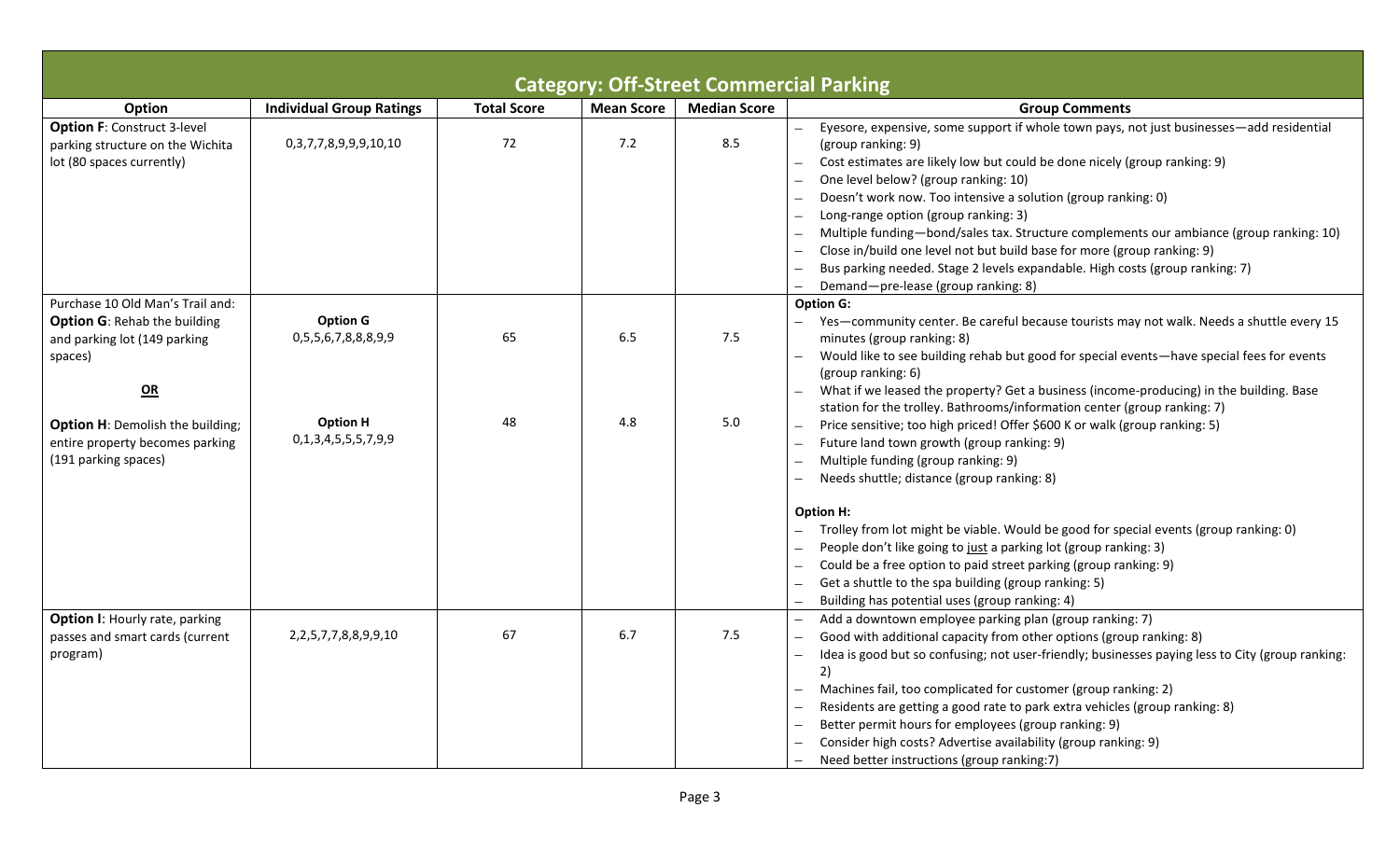| Option                                  | <b>Individual Group Ratings</b>       | <b>Total Rating Score</b> | <b>Mean Score</b> | <b>Median Score</b> | <b>Group Comments</b>                                                                      |
|-----------------------------------------|---------------------------------------|---------------------------|-------------------|---------------------|--------------------------------------------------------------------------------------------|
| <b>Option J: Provide a downtown</b>     |                                       |                           |                   |                     | Let employees park in Wichita lot (group ranking: 10)                                      |
| employee parking program                | 0,0,3,6,6,8,8,8,10,10                 | 59                        | 5.9               | $\overline{7}$      | S/b (?) subsidized for/by employees/employers. Need additional capacity (group ranking: 8) |
| utilizing existing spaces               |                                       |                           |                   |                     | It's NOT working (group ranking: 6)                                                        |
|                                         |                                       |                           |                   |                     | With permits (group ranking: 10)                                                           |
|                                         |                                       |                           |                   |                     | Need this for employees (group ranking: 8)                                                 |
|                                         |                                       |                           |                   |                     | Takes away from tourist parking (group ranking: 3)                                         |
|                                         |                                       |                           |                   |                     | Too valuable (group ranking: 0)                                                            |
|                                         |                                       |                           |                   |                     | Better emergency or better lighting (group ranking: 0)                                     |
| <b>Option K: Shared parking</b>         |                                       |                           |                   |                     | Need to add a shuttle (group ranking: 10)                                                  |
| agreements for use of                   |                                       |                           |                   |                     | Messy-not very feasible (group ranking: 4)                                                 |
| private/public parking assets (e.g.     | 4, 4, 6, 8, 10, 10, 10, 10, 10, 10    | 82                        | 8.2               | 10                  | Where feasible/need coordination (group ranking:10)                                        |
| churches, schools)                      |                                       |                           |                   |                     | Great idea!!! (group ranking: 10)                                                          |
|                                         |                                       |                           |                   |                     | Not practical (group ranking: 4)                                                           |
|                                         |                                       |                           |                   |                     | Low cost (group ranking: 10)                                                               |
|                                         |                                       |                           |                   |                     | Ask-request (group ranking: 10)                                                            |
| <b>Option L: Parking for tour buses</b> |                                       |                           |                   |                     | Absolutely (group ranking: 10)                                                             |
| out of the downtown area                | 0,8,9,9,10,10,10,10,10,10             | 86                        | 8.6               | 10                  | Bring significant revenue for restaurants (group ranking: 9)                               |
|                                         |                                       |                           |                   |                     | Is this even an issue? (group ranking: 0)                                                  |
|                                         |                                       |                           |                   |                     | Yes! (group ranking: 10)                                                                   |
|                                         |                                       |                           |                   |                     | Limited load/unload time with out-of-downtown parking (group ranking: 8)                   |
|                                         |                                       |                           |                   |                     | Downtown passengers in designated area, not main street core area (group ranking: 10)      |
|                                         |                                       |                           |                   |                     | Tied to purchase of Tajine Alami (group ranking: 10)                                       |
| <b>Option M: Development of</b>         |                                       |                           |                   |                     | Absolutely (group ranking: 10)                                                             |
| special event parking plan              | 7, 10, 10, 10, 10, 10, 10, 10, 10, 10 | 97                        | 9.7               | 10                  | Duh! Why doesn't this exist already? (See comments on G &H) (group ranking: 10)            |
|                                         |                                       |                           |                   |                     | Definitely!! (group ranking: 10)                                                           |
|                                         |                                       |                           |                   |                     | Special events have shuttles (group ranking: 10)                                           |
|                                         |                                       |                           |                   |                     | Shuttle for event days (group ranking: 7)                                                  |
|                                         |                                       |                           |                   |                     | SHUTTLE!! (group ranking: 10)                                                              |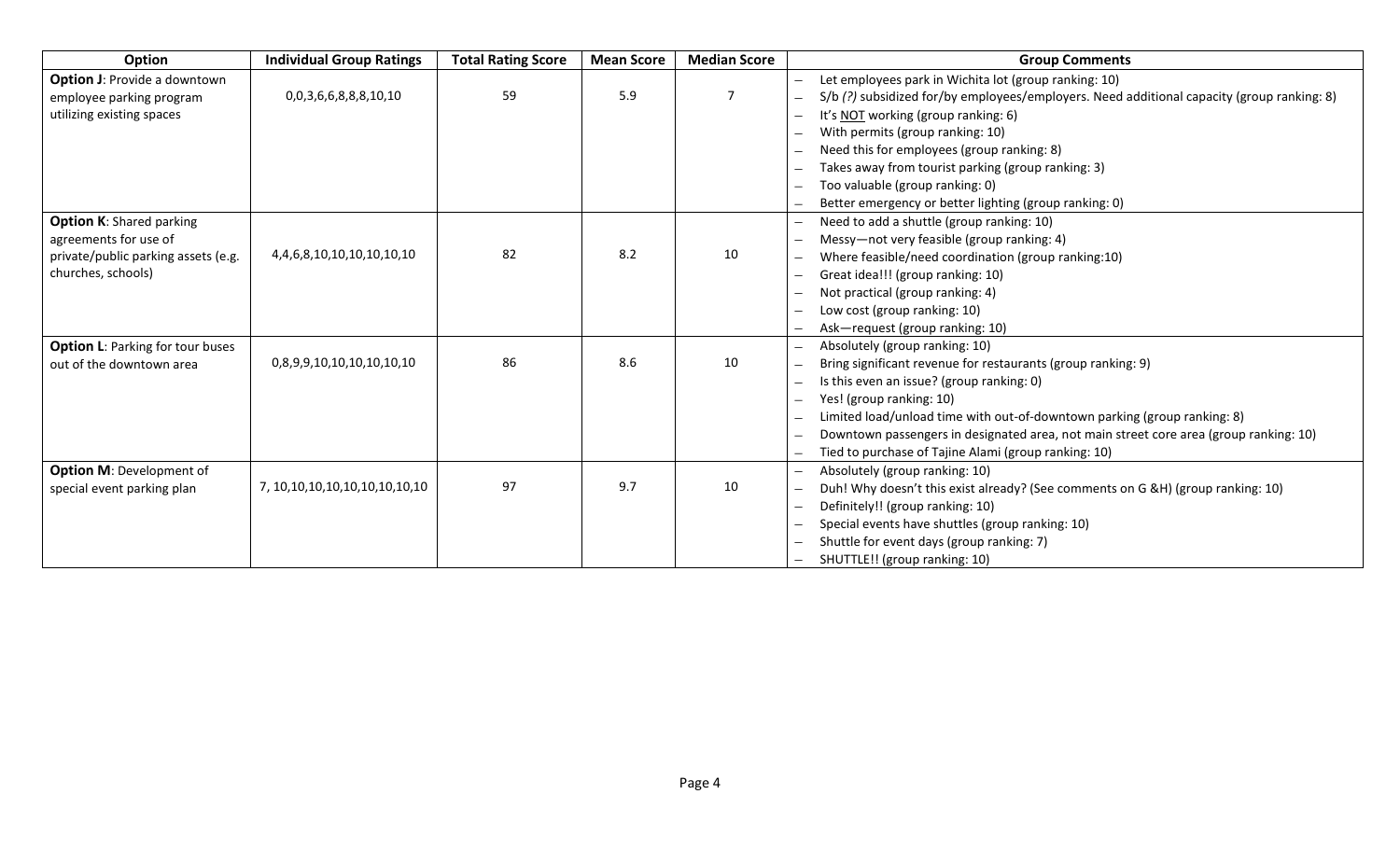|                                                               |                                                 |                    |                   | <b>Category: Residential Parking</b> |                                                                                                                                                                                                                                                                                                                                                                                                                                                                                                                                                     |
|---------------------------------------------------------------|-------------------------------------------------|--------------------|-------------------|--------------------------------------|-----------------------------------------------------------------------------------------------------------------------------------------------------------------------------------------------------------------------------------------------------------------------------------------------------------------------------------------------------------------------------------------------------------------------------------------------------------------------------------------------------------------------------------------------------|
| Option                                                        | <b>Individual Group Ratings</b>                 | <b>Total Score</b> | <b>Mean Score</b> | <b>Median Score</b>                  | <b>Group Comments</b>                                                                                                                                                                                                                                                                                                                                                                                                                                                                                                                               |
| Parking Permit Program:<br><b>Option N: Fee-based</b>         | <b>Option N</b>                                 | 41                 | 4.1               | 3.5                                  | <b>Option N:</b><br>Rather have fee-based than none. Fee would need to be nominal, <\$100/year/permit (group<br>ranking: 7)                                                                                                                                                                                                                                                                                                                                                                                                                         |
| QR                                                            | 0,0,0,1,2,5,7,7,9,10                            |                    |                   |                                      | Small cost-costs only, not to make money (group ranking: 0)<br>Minimal fee for residents (group ranking: 9)                                                                                                                                                                                                                                                                                                                                                                                                                                         |
| <b>Option O: Free</b>                                         | Option O<br>0,0,0,5,5,8,10,10,10,10             | 58                 | 5.8               | 6.5                                  | Max fee of \$10/year (group ranking: 2)<br>\$5/year max number per address, voted by neighborhoods (group ranking: 7)<br>Reasonable costs-administration (none extra for other programs) (group ranking: 10)<br>Leave all as is. Let residents adapt (group ranking: 0)                                                                                                                                                                                                                                                                             |
| Option P: Year-round *<br>$\Omega$                            | <b>Option P</b><br>0,5,7,(8), 10,10,10,10,10,10 | $72+(8)=80$        | 8.0               | 10                                   | Option O:<br>Make free for residents and a fee for non-residents (group ranking: 10)<br>Really, really need permit!!! (group ranking: 10)                                                                                                                                                                                                                                                                                                                                                                                                           |
| <b>Option Q: Seasonal</b>                                     | <b>Option Q</b><br>0,0,0,0,0,0,(2),4,8,8        | $20 + (2)=22$      | 2.2               | 0                                    | Residents get 1 permit per car per year; 3 hour non-permit (group ranking: 8)<br>With a permit-visitors of residents get a temporary permit (group ranking: 10)<br>Leave all as is. Let residents adapt (group ranking: 0)                                                                                                                                                                                                                                                                                                                          |
| <b>Option R: Consistent across</b><br>all neighborhoods<br>QR | <b>Option R</b><br>0,0,0,0,0,1,(2),5,6,8        | $20 + (2)=22$      | 2.2               | 0                                    | <b>Option P:</b><br>Especially on Ruxton. What about guests? What about parties? Stickers would be best (group<br>ranking: 10)<br>Not explained well (group did not rank this option)<br>Tailored-certain areas (group ranking: 10)                                                                                                                                                                                                                                                                                                                 |
| <b>Option S: Tailored to</b><br>specific neighborhood needs   | <b>Option S</b><br>0,5,7,(8),10,10,10,10,10,10  | $72 + (8) = 80$    | 8.0               | 10                                   | Option Q:<br>Business owners want flexibility during winter (group ranking:8)<br>Better than nothing (group ranking: 8)<br>Not explained well (group did not rank this option)<br>Leave all as is. Let residents adapt (group ranking: 0)<br>$\overline{\phantom{0}}$                                                                                                                                                                                                                                                                               |
|                                                               |                                                 |                    |                   |                                      | <b>Option R:</b><br>Some neighborhoods further from business district & Incline might not need (group ranking: 6)<br>It's not needed in Crystal Hills!! (group ranking: 0)<br>Not explained well (group did not rank this option)<br>Leave all as is. Let residents adapt (group ranking: 0)<br><b>Option S:</b><br>No change in details only if permit or not (group ranking: 10)<br>Not explained well (group did not rank this option)<br>Some areas have it bad! (group ranking: 10)<br>Leave all as is. Let residents adapt (group ranking: 0) |

\*Beginning with Options P through S and Options X and Y, only 9 groups indicated a ranking. In order for the total scores to be comparable, we averaged the 9 scores for each option and added that averaged number to the tot *indicated by parentheses. Mean and median scores for these 6 options are based on those 10 ratings, including the averaged number.*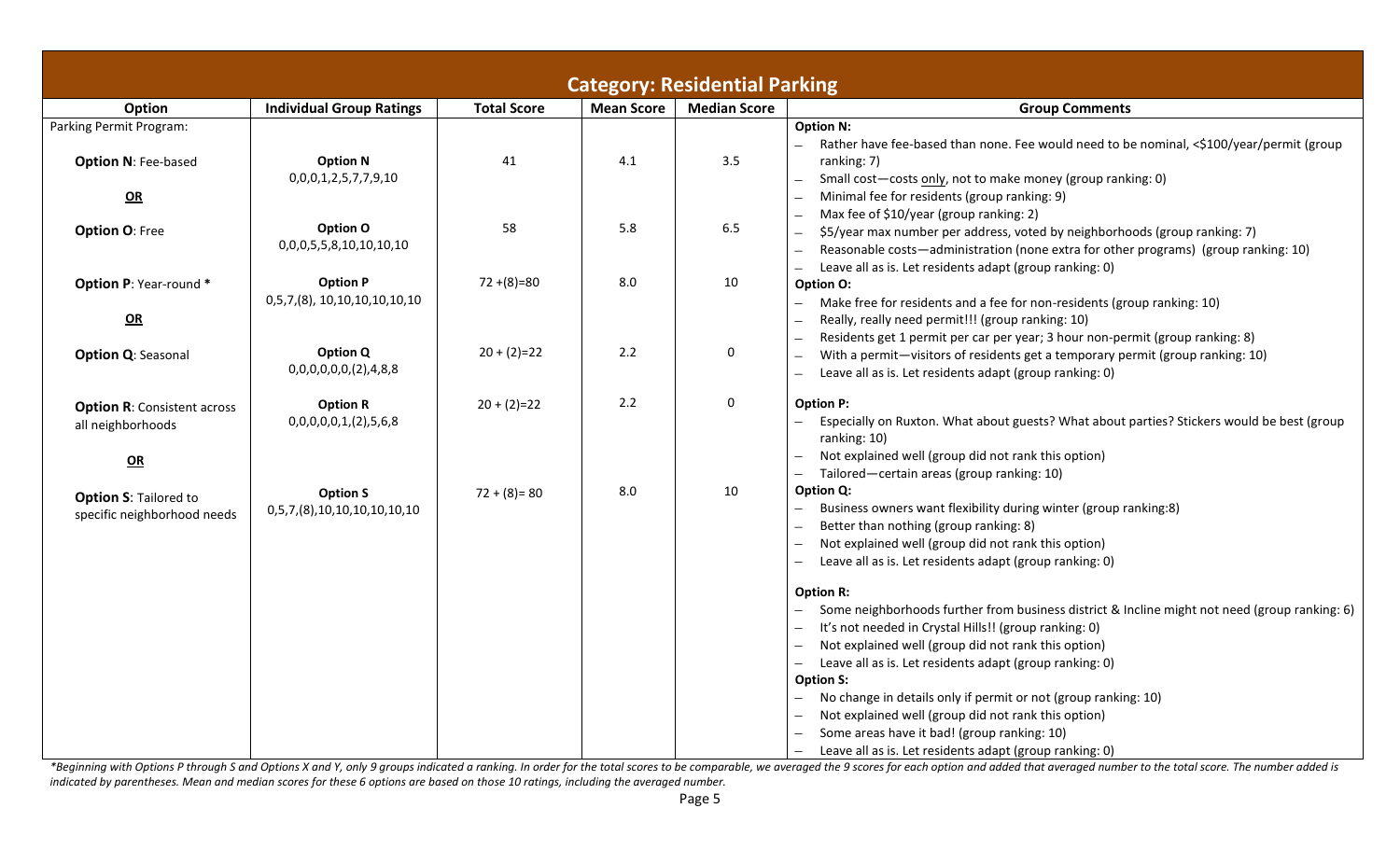|                                                                  |                                              |                    |                   | <b>Category: Alternative Transportation</b> |                                                                                                                                                                                                                                                                                                                                                                                                                                                                                                                                         |
|------------------------------------------------------------------|----------------------------------------------|--------------------|-------------------|---------------------------------------------|-----------------------------------------------------------------------------------------------------------------------------------------------------------------------------------------------------------------------------------------------------------------------------------------------------------------------------------------------------------------------------------------------------------------------------------------------------------------------------------------------------------------------------------------|
| Option                                                           | <b>Individual Group Ratings</b>              | <b>Total Score</b> | <b>Mean Score</b> | <b>Median Score</b>                         | <b>Group Comments</b>                                                                                                                                                                                                                                                                                                                                                                                                                                                                                                                   |
| Shuttle/trolley:<br><b>Option T: Year-round</b><br>QR            | <b>Option T</b><br>0,0,0,0,0,0,1,1,3,5       | 10                 | 1.0               | 0                                           | <b>Option T:</b><br>What would it cost for passengers? Depends on stops and pickups (group ranking: 0)<br>Grants??? (group ranking: 0)<br>+ special events! (group ranking: 5)                                                                                                                                                                                                                                                                                                                                                          |
| <b>Option U: Seasonal only</b><br>QR                             | Option U<br>0,2,4,5,5,8,10,10,10,10          | 64                 | 6.4               | 6.5                                         | <b>Option U:</b><br>(Get a better rate from MMT). Spring, summer, fall and holidays and special events, make<br>shuttle free (group ranking: 10)<br>$S/b$ (?) + special events (group ranking: 10)                                                                                                                                                                                                                                                                                                                                      |
| <b>Option V: Seasonal</b><br>weekends and special events<br>only | <b>Option V</b><br>4,7,9,9,10,10,10,10,10,10 | 89                 | 8.9               | 10                                          | How paid for? (group ranking: 2)<br>Remote parkingfeasibility (group ranking: 10)<br>+ special events! (group ranking: 10)<br>Add winter weekends and holidays too (group ranking: 8)                                                                                                                                                                                                                                                                                                                                                   |
|                                                                  |                                              |                    |                   |                                             | <b>Option V:</b><br>Better than nothing (group ranking: 7)<br>Area should be compact—not past Amanda's Fonda (due to homeless) (group ranking:10)<br>Paid by permit fees for events (group ranking: 9)<br>Open for bids other than Mountain Metropolitan (group ranking: 10)<br>All season, all weekends and all special events/paid rides (group ranking: 10)<br>Coordinate with Option M; winter weekends and holidays too (group ranking: 4)<br>Need a flexible contract if not utilized. Encourage better system (group ranking: 9) |
| <b>Option W: Bus passes for</b><br>employees                     | 0,0,3,6,6,7,8,10,10,10                       | 60                 | 6.0               | 6.5                                         | Hours of operation are poor; get a better rate; employees may not use (group ranking: 6)<br>Should be an option (group ranking: 8)<br>Overall consensus from business owners at our table is that it wouldn't work (group ranking:<br>$\left( 0\right)$<br>Permit parking in lots only \$60/year (group ranking: 3)<br>Limited hours-of bus - for employees (group ranking: 7)                                                                                                                                                          |

Additional suggestions submitted for Alternative Transportation category:

- Shuttle/trolley seasonal and special events

- Consider partnership with "save the Flats", Inc. to develop available area for parking and install funicular incline to Smishny lot or other Avenue landing, shuttle connection